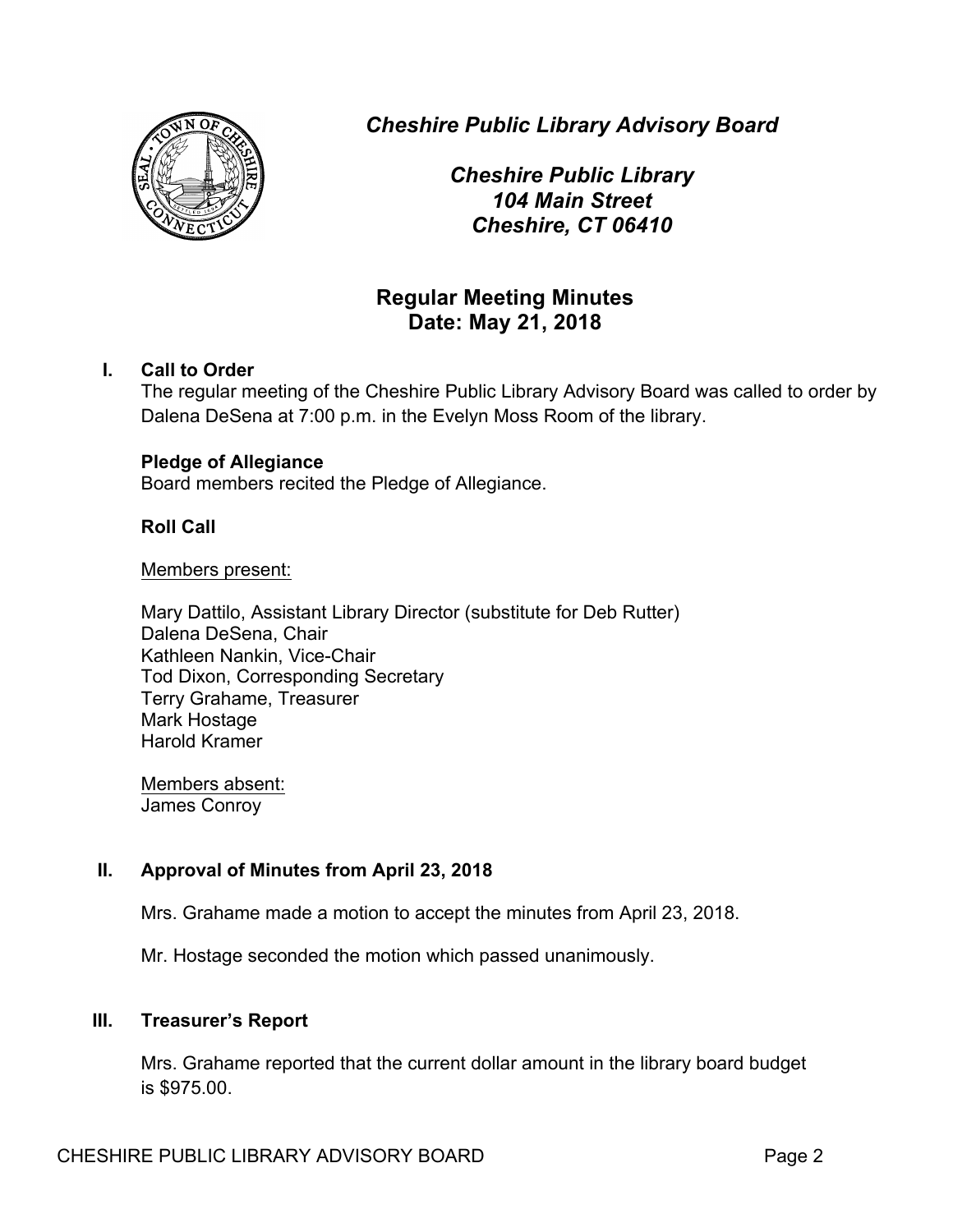## Meeting Minutes

#### **IV. Communications**

Kathleen Nankin presented a newspaper article from 1979 which discussed activities taking place at Cheshire Library; library gala. Thank you, Kathleen.

Mrs. DeSena distributed a sign-up sheet to the board members to complete updated information; name, address, phone number, email. Dawn will distribute a final list at the meeting in June.

#### **V. Report of the Chair**

Mrs. DeSena asked that the board members and staff support her during the changes and transition period taking place at the library.

Mrs. DeSena will ask Deb Rutter, acting Library Director, to invite Sean Kimball, the new Town Manager, to the Library Board meeting in June for formal introductions, etc.

#### **VI. Report of the Library Director**

#### **Programs and Services**

Library After Hours: May 4 ("May the Fourth be With You"!) was the most popular event yet with almost 200 adults and children in attendance.

The Friends of the Cheshire Library Book Sale raised \$10,407 with two record sales days and a total of 82 volunteers. Following the sale, 14 nonprofits and Thrift Books picked up what was not sold to be distributed to clients. Gift cards and door prizes were provided by Cheshire Pizza and Ale, The Vic House, China Dragon, and Bella Gia. Stop n Shop provided balloons and bags for the Sunday sales day.

#### **Personnel**

Mrs. Burkey and Mr. Franklin have taken new positions. Deb Rutter will serve as Acting Library Director until a replacement is hired.

Ali Allen, Children's Library staff member, has been selected to replace Mr. Franklin. Ms. Allen's vacancy is being advertised with a closing date of June 10.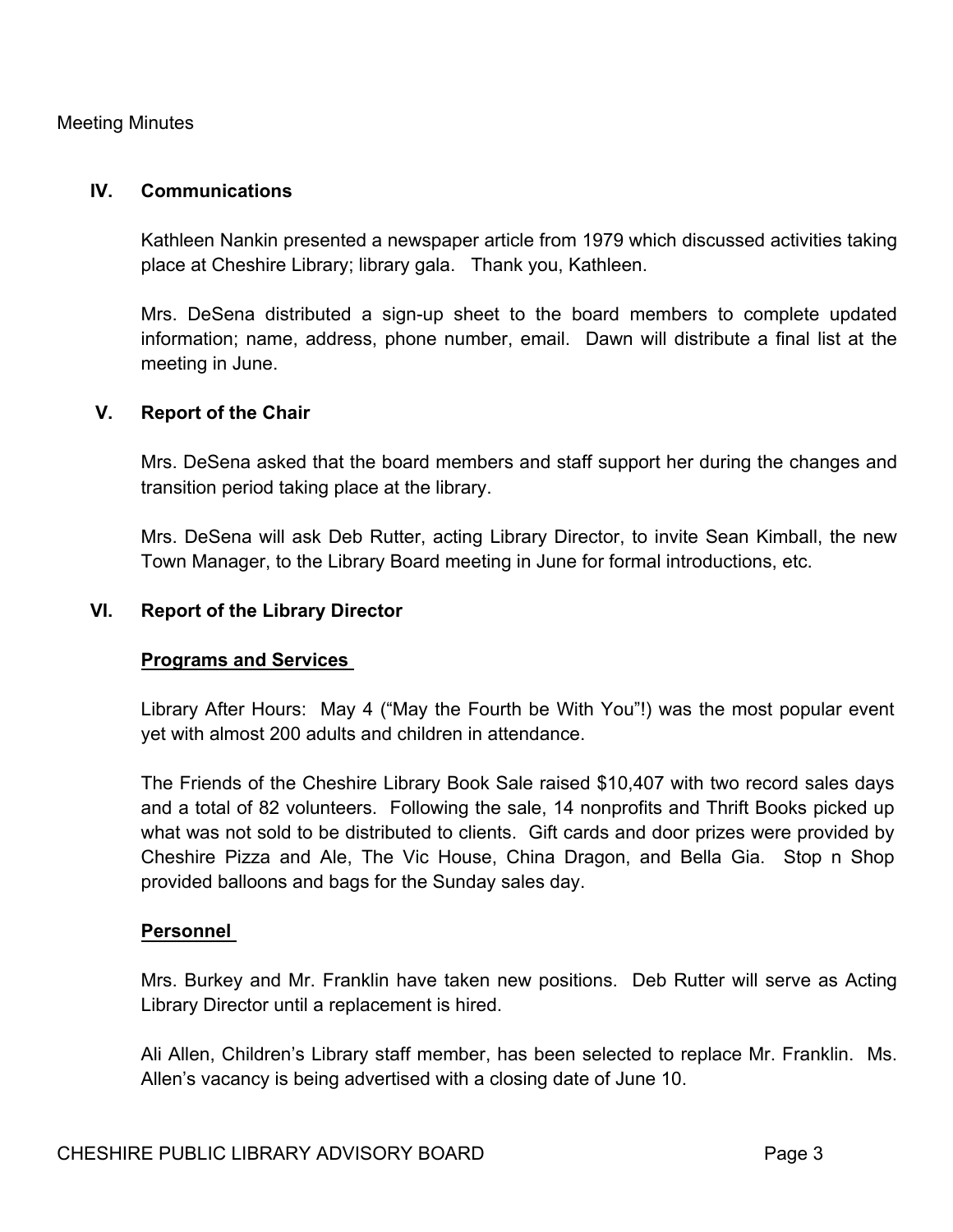The library welcomes new Pages to fill vacated positions: Shayne Catala, Debby Holland, and Erin McLaughlin. It is excited to have them on board. There are now a total of 5 Pages.

Kaitlin Datillo, a 15-hour Library Technical Assistant, is leaving on June 2 to take a full-time position at the North Haven Library.

# **Financial**

The Fiscal Year 2018-2019 Town operating budget approved on April 24, 2018 continues to freeze the 15-hour Library Clerk and 25-hour Senior Library Associate positions for the first half of the fiscal year. The Library's materials budgets did not receive any additional cuts.

# **Buildings and Grounds**

Construction continues on the Lower Lobby. Plans required modification when the contractors hit unexpected snags while opening up walls. Things are moving at a slower pace than hoped. Modifications resulted in a reduction in the number of meeting rooms from 5 to 4. The public will be given two weeks' notice when new carpeting is installed and stacks are moved. Updates will be posted via the e-newsletter and on the library website.

# **Policies and Planning**

Respectfully Submitted,

Deborah Rutter Acting Library Director drutter@cheshitrelibrary.org 203-272-2245 x33018

*Please see our monthly calendar at www.cheshirelibrary.org for a full listing of library programs and events.*